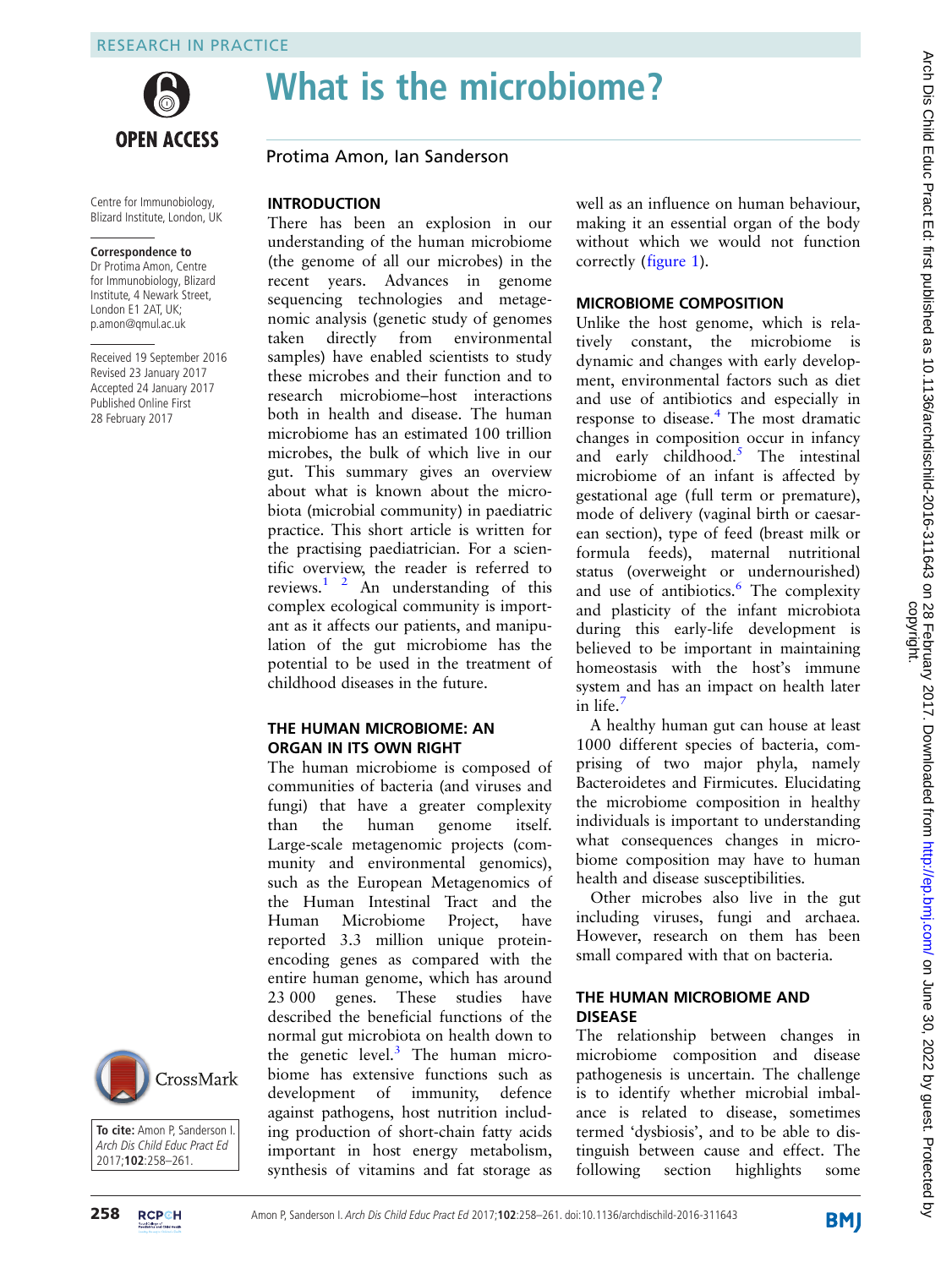<span id="page-1-0"></span>

Figure 1 The human microbiome plays an important role in control of vital homeostatic mechanisms in the body. These include enhanced metabolism, resistance to infection and inflammation, prevention against autoimmunity as well as an effect on the gut– brain axis. SCFA, short-chain fatty acid.

conditions seen in paediatrics that have been associated with changes in the gut microbiota ([table 1\)](#page-2-0). $8 8-$ [16](#page-2-0)

Inflammatory bowel disease (IBD)—This is one of the most extensively studied human conditions associated with the gut microbiota. The composition of the gut microbiota differs between healthy individuals and patients with IBD both in terms of species richness (ie, numbers of bacterial species) and species abundances (ie, number of individuals per species). As bacteria are identified by sequencing, rather than by functional characteristics in the culture laboratory, the individual bacterial species or genus (depending on the classification of sequence data) are commonly referred to as operational taxonomic units in microbiota research.

Studies have reported patients with IBD to have decreased bacterial diversity, and reduced abundances of Firmicutes and Bacteroidetes and an increased abundance of Proteobacteria compared with healthy individuals.[17](#page-3-0) Latest research suggests that IBD pathogenesis is due to the interaction of environmental factors (eg, smoking, diet and stress) and the host's genetic susceptibility, which is influenced by commensal microbiota, which activates either pathogenic or protective immune responses.<sup>[18](#page-3-0)</sup> Evidence from mouse models provides further support for the role of gut microbiota in pathogenesis of IBD.<sup>[19](#page-3-0)</sup>

Necrotising enterocolitis (NEC)—The pathogenesis of NEC is multifactorial although the gut microbiota

is thought to play a crucial role. Studies in both humans and animal models have described changes in the gut microbiota including a reduction in bacterial diversity and increased abundances of Proteobacteria in preterm infants with NEC compared with healthy preterm infants.<sup>[20](#page-3-0)</sup> However, the results have been inconsistent across studies, and to date, no single causative set of microorganisms has been identified.

Atopic diseases—Conditions such as eczema, asthma and food allergies are increasing in incidence. This is often linked to the hygiene hypothesis. It is thought that the lack of early-life exposure to microbial antigens in hygienic developed countries alters the microbiota composition of the infant gut, which disrupts immune development causing allergic disease. $21$  For example, species like Bacteroides fragilis reportedly induces immunological tolerance through immune receptor signalling pathways. $22$  Also the infant gut microbiota is affected by environmental factors including pets, residing in rural homes and siblings shown to have protective effects against asthma and allergies. $^{23}$  $^{23}$  $^{23}$  The concept that altered microbiome composition influences childhood allergic disease susceptibility is further supported by data from epidemiological studies that report higher prevalence of atopic diseases in infants delivered by caesarean sections, formula fed infants and those exposed to antibiotics.[24](#page-3-0)

Type 1 diabetes—The gut microbiota is involved in regulation of the metabolic–immune  $axis$ <sup>[8](#page-2-0)</sup> Research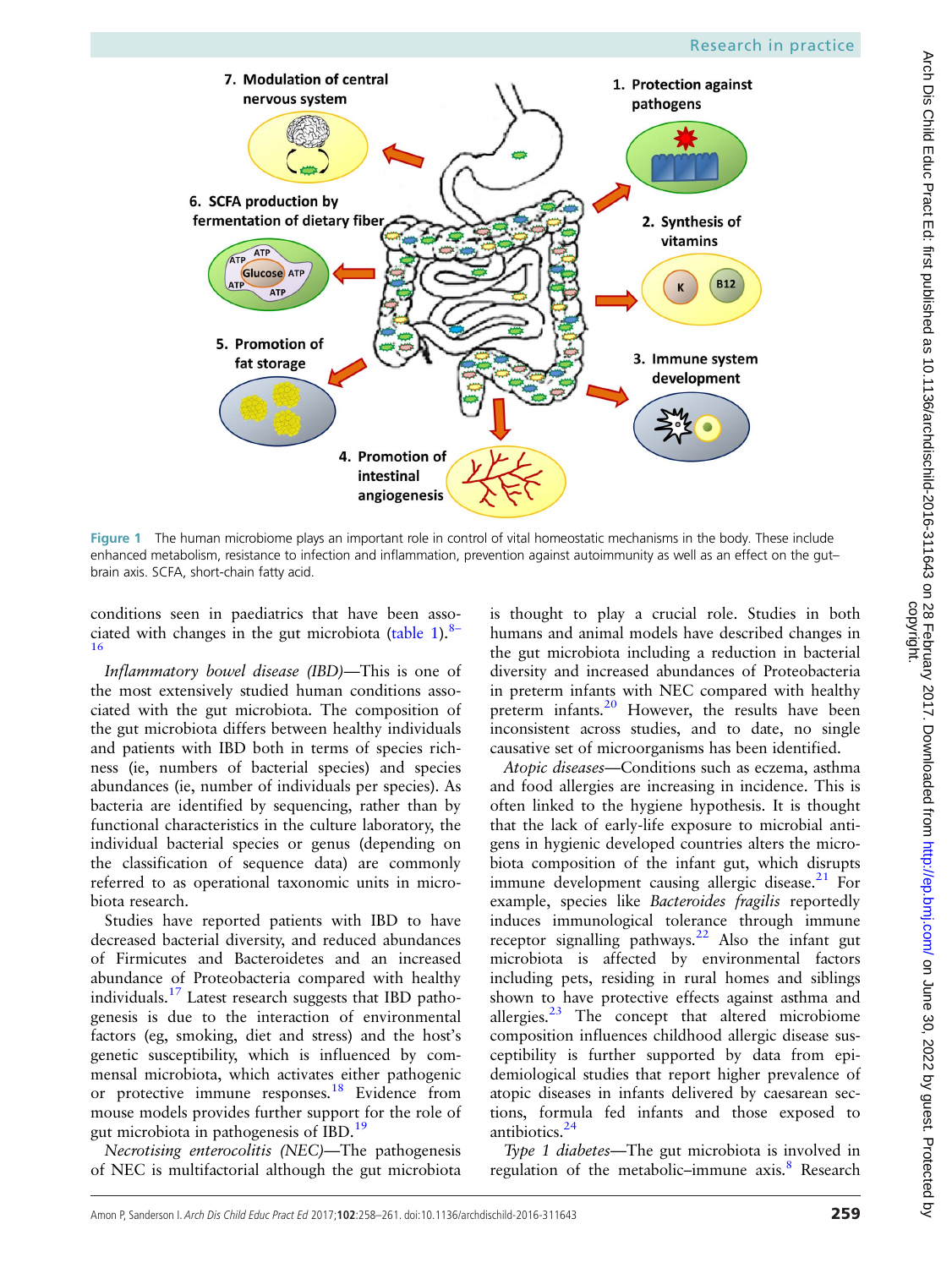<span id="page-2-0"></span>

|  | Table 1 Alterations in gut microbiota exert an influence on organ systems in the body leading to disease |  |  |  |  |  |
|--|----------------------------------------------------------------------------------------------------------|--|--|--|--|--|
|--|----------------------------------------------------------------------------------------------------------|--|--|--|--|--|

| <b>Organ</b>           | <b>Examples of diseases linked with altered microbiota</b>                                                                           | <b>Microbiota-mediated changes</b>                           | <b>References</b>  |
|------------------------|--------------------------------------------------------------------------------------------------------------------------------------|--------------------------------------------------------------|--------------------|
| <b>Brain</b>           | Abundance of bacterial toxins<br>Autism spectrum disorder<br>Disrupted fermentation                                                  |                                                              | 9, 25              |
| Lung                   | Asthma<br>Cystic fibrosis                                                                                                            | Reduced immunological tolerance<br>Altered gene expression   | 11, 12, 21, 23, 24 |
| Heart                  | Cardiovascular disease                                                                                                               | Production of proinflammatory metabolites                    | 13                 |
| Pancreas               | Type 1 and type 2 diabetes                                                                                                           | Reduced insulin sensitivity                                  | 8                  |
| Liver                  | Non-alcoholic fatty liver disease                                                                                                    | Altered bile acid metabolism                                 | 10                 |
| Adipose tissue         | Metabolic syndrome<br>Obesity                                                                                                        | Reduced intestinal gluconeogenesis<br>Insulin resistance     | 8, 14, 15          |
| Gastrointestinal tract | Inflammatory bowel syndrome<br>Dysregulated immune response<br>Altered mucosal barrier<br>Irritable bowel syndrome<br>Gut infections |                                                              | $17 - 20, 22$      |
| Skin                   | Acne<br>Eczema<br>Allergic diseases                                                                                                  | Increased pathogenic strains<br>Dysregulated immune response | 16                 |

studies speculating the specific causative microbial composition and function have not been consistent. However, Bifidobacteria is believed to be protective, while Proteobacteria is a reported risk factor. Similarly, changes in gut microbiota caused by lifestyle (eg, mode of delivery and diet) are known risk factors for the development of type 1 diabetes, like birth by caesarean section reportedly increases the risk of developing type 1 diabetes by 20%.<sup>7</sup>

Autistic spectrum disorder (ASD)—The gut microbiota can influence human behaviour by modulating the gut–brain axis via endocrine (cortisol), immune (cytokines) and neural (vagus and enteric nervous system) signalling pathways. Several studies have described an altered gut microbiota in children with ASD compared with developmentally normal chil-dren.<sup>[25](#page-3-0)</sup> However, more work is needed to establish if this is important in the pathogenesis of the condition.

### FUTURE POTENTIAL OF MICROBIOTA<br>MANIPULATION FOR THE TREATMENT OF **DISEASE**

Manipulation of the microbiota as a therapeutic tool is a rapidly advancing field in microbiome research. There is an abundance of data suggesting treatments capable of reversing dysbiosis are effective in managing certain human diseases. Targeted antibiotic use to eliminate select microbiota, probiotics and prebiotics to encourage the expansion of beneficial bacteria and faecal microbiota transplantation to restore bacterial communities are some of the approaches that are currently under investigation or in use. These studies will provide a greater understanding of the host–microbiome interactions that impact on disease.

As paediatricians, we need to keep abreast of the research as within the next decade, it is highly likely that we may be using such treatments in our practice.

Contributors PA wrote the manuscript and IS reviewed and provided critical comments.

Competing interests None declared.

Patient consent Obtained.

Provenance and peer review Commissioned; externally peer reviewed.

Open Access This is an Open Access article distributed in accordance with the terms of the Creative Commons Attribution (CC BY 4.0) license, which permits others to distribute, remix, adapt and build upon this work, for commercial use, provided the original work is properly cited. See:<http://creativecommons.org/licenses/by/4.0/>

#### **REFERENCES**

- 1 Schroeder BO, Bäckhed F. Signals from the gut microbiota to distant organs in physiology and disease. [Nat Med](http://dx.doi.org/10.1038/nm.4185) 2016;22:1079–89.
- 2 Moon Y. Microbiome-linked crosstalk in the gastrointestinal exposome towards host health and disease. [Pediatr](http://dx.doi.org/10.5223/pghn.2016.19.4.221) [Gastroenterol Hepatol Nutr](http://dx.doi.org/10.5223/pghn.2016.19.4.221) 2016;19:221–8.
- 3 Qin J, Li R, Raes J, et al. A human gut microbial gene catalogue established by metagenomic sequencing. [Nature](http://dx.doi.org/10.1038/nature08821) 2010;464:59–65.
- 4 Lozupone CA, Stombaugh JI, Gordon JI, et al. Diversity, stability and resilience of the human gut microbiota. [Nature](http://dx.doi.org/10.1038/nature11550) 2012;489:220–30.
- 5 Palmer C, Bik EM, DiGiulio DB, et al. Development of the human infant intestinal microbiota. PLoS Biology 2007;5: e177.
- 6 Meropol SB, Edwards A. Development of the infant intestinal microbiome: a bird's eye view of a complex process. [Birth](http://dx.doi.org/10.1002/bdrc.21114) [Defects Res C Embryo Today](http://dx.doi.org/10.1002/bdrc.21114) 2015;105:228–39.
- 7 Charbonneau MR, Blanton LV, DiGiulio DB, et al. A microbial perspective of human developmental biology. [Nature](http://dx.doi.org/10.1038/nature18845) 2016;535:48–55.
- 8 Sanz Y, Olivares M, Moya-Pérez Á, et al. Understanding the role of gut microbiome in metabolic disease risk. [Pediatr Res](http://dx.doi.org/10.1038/pr.2014.170) 2015; 77:236–44.
- 9 Smith PA. The tantalizing links between gut microbes and the brain. [Nature](http://dx.doi.org/10.1038/526312a) 2015;526:312–14.